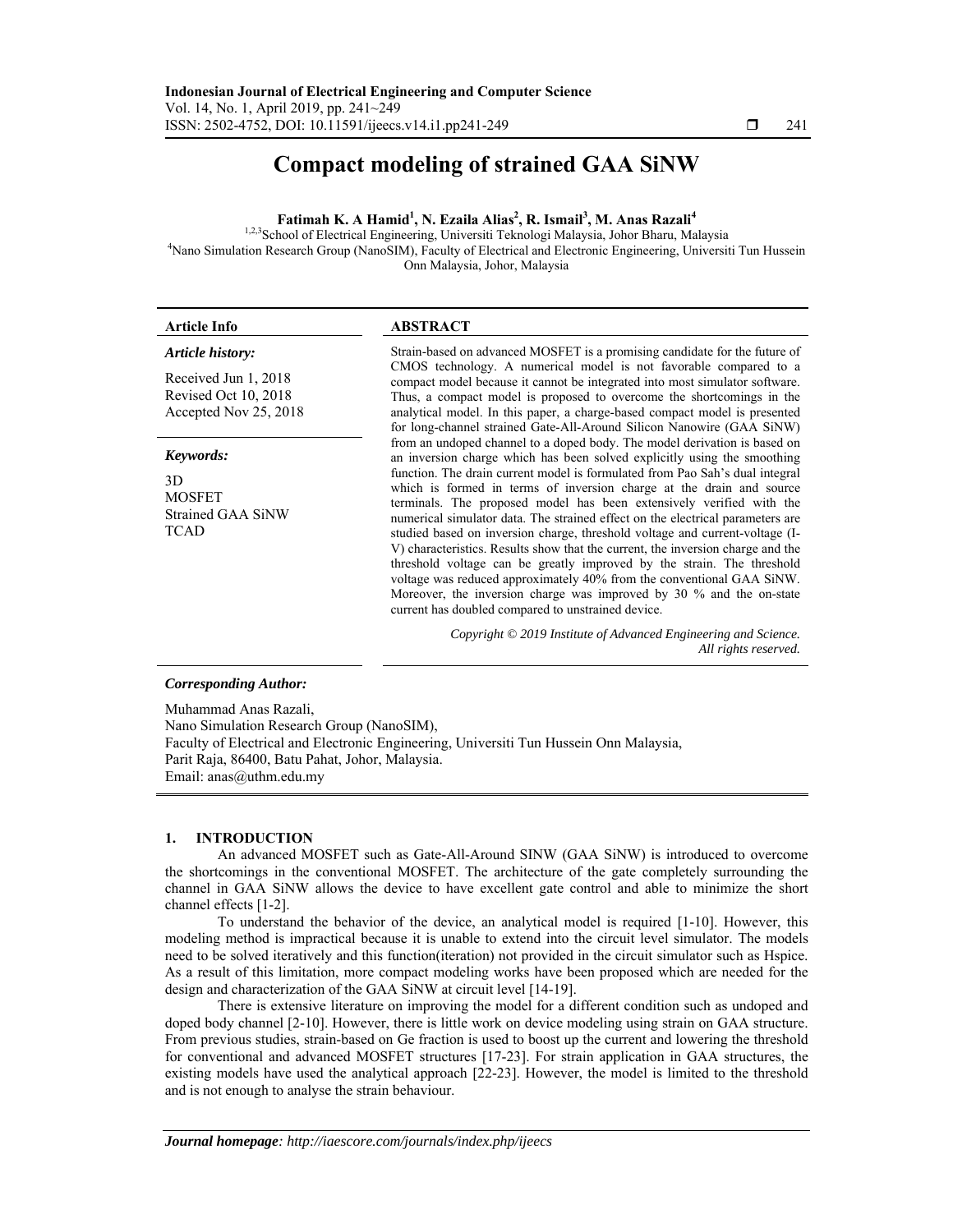In order to enable the extension of the strained GAA into the circuit level, a compact model approach is introduced. In this paper, we present a compact model for strained GAA SiNW. This model can be derived from the analytical model and solved explicitly using the smoothing function. The model was incorporated with the interfaced trapped charge and fixed oxide charge. Moreover, the model is also valid for a practical range of doping. We have considered a long channel device to focus the effect of strain on device behaviour. This work can be used as a core model for strained GAA device. To validate our model, results are compared with publishing work and three-dimensional (3D) simulations obtained using Technology Computer Aided Design (TCAD) software.

# **2. MODELING OF STRAINED GATE ALL-AROUND SILICON NANOWIRE**

Figure 1 illustrates the schematic diagram of the proposed model using the explicit method. In this model, fixed oxide  $\left( \frac{\phi_f}{\phi_f} - v_{th} \ln(N_A / n_i) \right)$  charge is considered to enumerate the actual fabrication environment especially for a thin oxide layer. The diameter and channel are defined at r-direction and ydirection, respectively.



Figure 1. Cross sectional diagram for n-type strained Gate All Around GAA SiNW

One dimensional (1D) Poison-Boltzmann for GAA SiNW Figure 1 can be represented in cylindrical coordinate as

$$
\frac{1}{r}\frac{d}{dr}\left(\frac{rd\phi}{dr}\right) = q\frac{N_a}{\varepsilon_{si}}\left(1 + e^{\beta\left(\phi - V_{ch} - 2\phi_f\right)}\right)
$$
\n(1)

where  $r$  and  $\phi$  are defined as the radial of the GAA and potential at the channel region due to gate biasing. The constant,  $\beta$ , is defined as  $1/v_{th}$ , where  $v_{th}$  is the thermal voltage. This model can be used for both the undoped and doped channel. The quasi-fermi potential along y-axis (channel) is assumed as constant and fermi potential can be explicitly calculated as  $\phi_f = v_h \ln(N_A/n_i)$  with intrinsic doping body,  $n_i = 1.45 \times 10^{10}$  cm<sup>-3</sup>. The potential at the surface ( $\phi_s$ ) and center region ( $\phi_o$ ) can be determined using the following boundary conditions:

$$
\left. \frac{\partial \phi}{\partial r} \right|_{r=0} = 0, \, \phi_{(r=0)} = \phi_0, \, \phi_{(r=R)} = \phi_s \tag{2}
$$

The vertical electric field  $(E_s)$  at the surface can be formulated as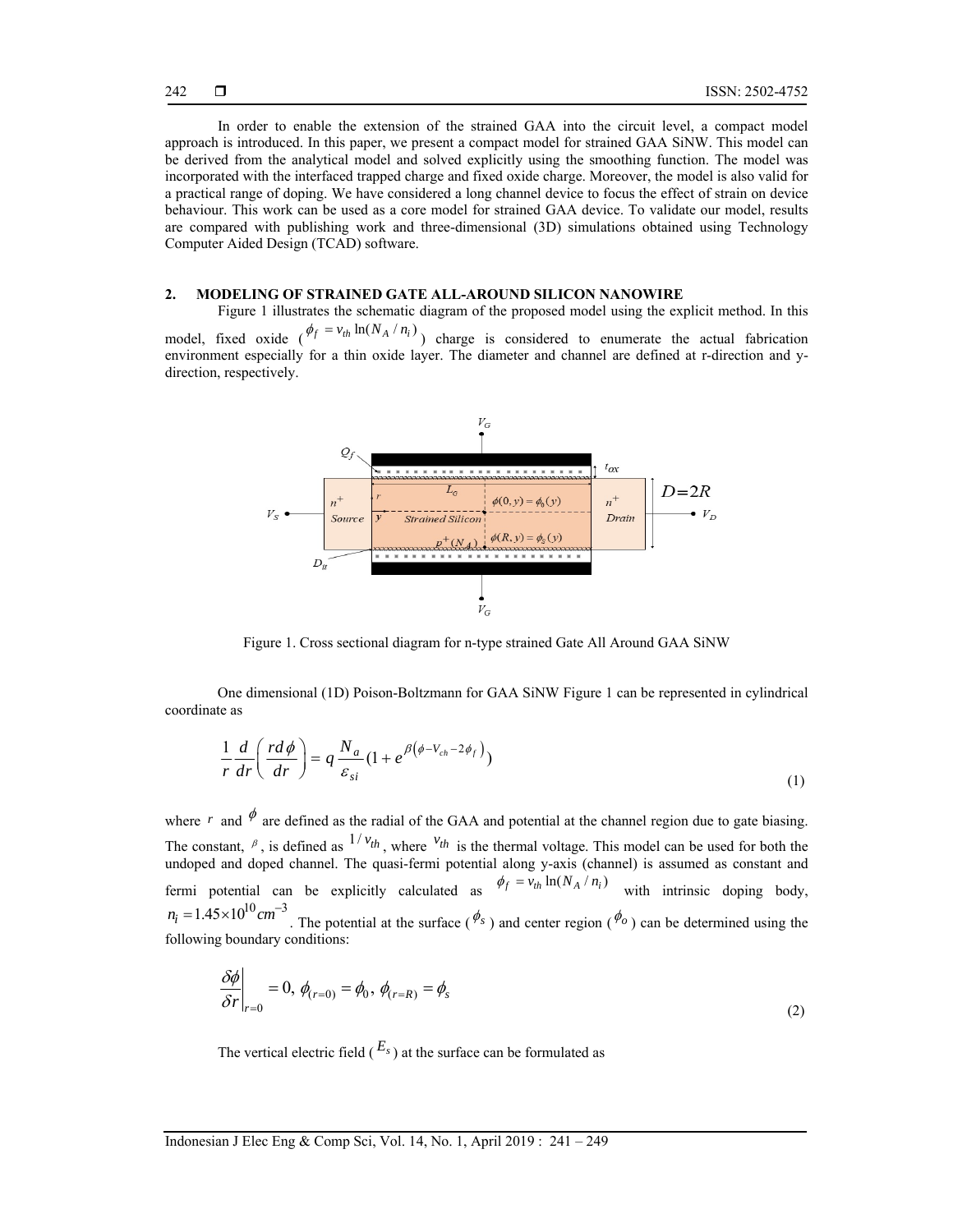Indonesian J Elec Eng & Comp Sci ISSN: 2502-4752 □

$$
\mathcal{L}^{\mathcal{L}}(\mathcal{L}^{\mathcal{L}}(\mathcal{L}^{\mathcal{L}}(\mathcal{L}^{\mathcal{L}}(\mathcal{L}^{\mathcal{L}}(\mathcal{L}^{\mathcal{L}}(\mathcal{L}^{\mathcal{L}}(\mathcal{L}^{\mathcal{L}}(\mathcal{L}^{\mathcal{L}}(\mathcal{L}^{\mathcal{L}}(\mathcal{L}^{\mathcal{L}}(\mathcal{L}^{\mathcal{L}}(\mathcal{L}^{\mathcal{L}}(\mathcal{L}^{\mathcal{L}}(\mathcal{L}^{\mathcal{L}}(\mathcal{L}^{\mathcal{L}}(\mathcal{L}^{\mathcal{L}}(\mathcal{L}^{\mathcal{L}}(\mathcal{L}^{\mathcal{L}}(\mathcal{L}^{\mathcal{L}}(\mathcal{L}^{\mathcal{L}}(\mathcal{L}^{\mathcal{L}}(\mathcal{L}^{\mathcal{L}}(\mathcal{L}^{\mathcal{L}}(\mathcal{L}^{\mathcal{L}}(\mathcal{L}^{\mathcal{L}}(\mathcal{L}^{\mathcal{L}}(\mathcal{L}^{\mathcal{L}}(\mathcal{L}^{\mathcal{L}}(\mathcal{L}^{\mathcal{L}}(\mathcal{L}^{\mathcal{L}}(\mathcal{L}^{\mathcal{L}}(\mathcal{L}^{\mathcal{L}}(\mathcal{L}^{\mathcal{L}}(\mathcal{L}^{\mathcal{L}}(\mathcal{L}^{\mathcal{L}}(\mathcal{L}^{\mathcal{L}}(\mathcal{L}^{\mathcal{L}}(\mathcal{L}^{\mathcal{L}}(\mathcal{L}^{\mathcal{L}}(\mathcal{L}^{\mathcal{L}}(\mathcal{L}^{\mathcal{L}}(\mathcal{L}^{\mathcal{L}}(\mathcal{L}^{\mathcal{L}}(\mathcal{L}^{\mathcal{L}}(\mathcal{L}^{\mathcal{L}}(\mathcal{L}^{\mathcal{L}}(\mathcal{L}^{\mathcal{L}}(\mathcal{L}^{\mathcal{L}}(\mathcal{L}^{\mathcal{L}}(\mathcal{L}^{\mathcal{L}}(\mathcal{L}^{\mathcal{L}}(\mathcal{L}^{\mathcal{L}}(\mathcal{L}^{\mathcal{L}}(\mathcal{L}^{\mathcal{L}}(\mathcal{L}^{\mathcal{L}}(\mathcal{L}^{\mathcal{L}}(\mathcal{L}^{\mathcal{L}}(\mathcal{L}
$$

$$
-E_s = \frac{d\phi}{dr}\bigg|_{r=R} = \frac{Q_{inv} + Q_{dep}}{\varepsilon_{si}}
$$
\n(3)

where  $q_{inv}$  and  $q_{dep}$  are inversion charge and depletion at the channel. By solving equation (2) and (3), the changes of potential at r-direction can be simplified as

$$
\frac{d\phi}{dr} = \frac{Q_{dep}}{\varepsilon_{si}} + \frac{2Q_{dep}}{R} \left(\frac{1}{Q_{dep} + q_{inv}}\right) e^{\frac{\phi_{s} - V_{ch} - 2\phi_{f}}{V_{th}}} \left(1 - e^{\frac{\phi_{s} - V_{ch} - 2\phi_{f}}{V_{th}}} \right)
$$
(4)

The final solution of surface potential can be represented as

$$
\phi_{s} = 2 \phi_{f} + V_{ch} + v_{th} \ln (Q_{in}) + v_{th} \ln (\frac{R}{v_{th} \varepsilon_{si}})
$$
  
+  $v_{th} \ln (1 + \frac{Q_{in}}{Q_{dep}}) - v_{th} \ln (e^{-\frac{Q_{f}}{4 \varepsilon_{si}} \left( e^{-\frac{Q_{f}}{4 \varepsilon_{si}} - \frac{Q_{f}}{4 \varepsilon_{si}} - 1 \right)})$  (5)

where  $q_{dep} = C_{ox} v_{th} / H'$  is defined in terms of the doping effect  $(H')$  and structural parameter which were taken from [16-17]. From the Gauss Law, the charge can be calculated as

$$
Q_t = C_{ox} (V_{GS} - V_{fb} + \frac{Q_f}{C_{ox}} - \phi_s \eta)
$$
\n
$$
(6)
$$

where  $C_{ox}$  is the oxide gate capacitance,  $V_{fb}$  is the flatband voltage and  $\eta$  is the variable related to the interfaced trapped charge which is significant at heavily body doping ( $\eta = 1 + qD_{it} / C_{ox}$ ). Thus, for undoped and lightly doped cases,  $\eta$  can be set as 1[10]. The equation in (6) can be rearranged to form a unified charge control model (UCCM) adapted from [11] by replacing the equation (5) into equation (6). The final form of UCCM model can be formulated as

$$
\frac{Q_{in}}{C_{ox}} + \eta v_{th} \ln(Q_{in}) + \eta v_{th} \ln(1 + \frac{Q_{in}}{Q_{dep}}) = V_{GS} - V_0 - \eta V_{ch}
$$
\n(7)

where  $V_0$  is the threshold voltage for GAA SiNW can be explicitly calculated as

$$
V_0 = \Delta \phi + 2\phi_f - \frac{Q_f}{C_{ox}} + \frac{Q_{dep}}{C_{ox}} + \eta v_{th} \ln(\frac{R}{2v_{th}\varepsilon_{si}})
$$

$$
- \eta v_{th} \ln\left[1 - \exp\left(\frac{-qN_aR^2}{4\varepsilon_{si}}\right)\right]
$$
(8)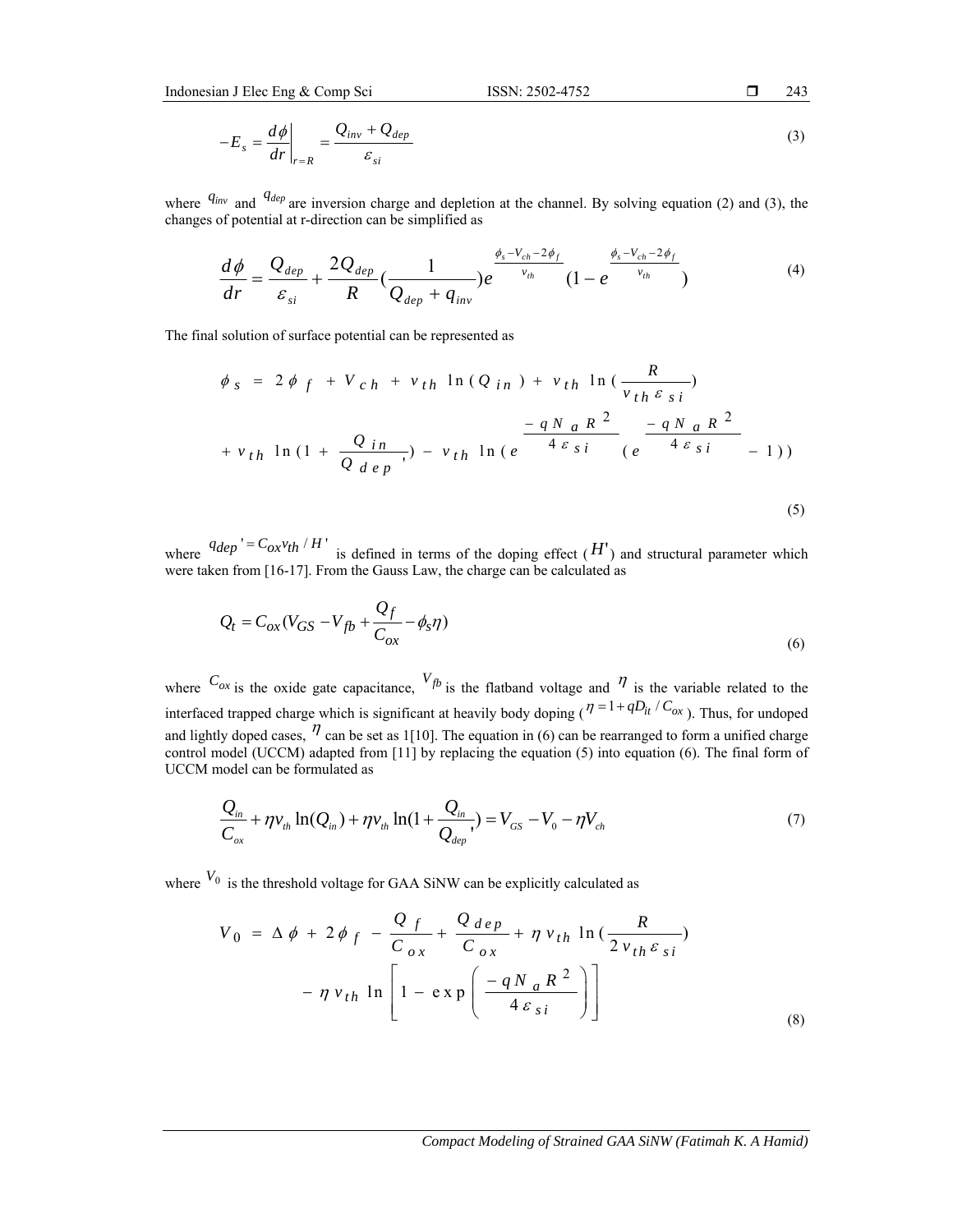Meanwhile, the threshold voltage with strained effect can be formulated as

$$
V_0 \quad \text{strain} = V_{fb} \quad \text{strain} + \phi_{s} \quad \text{strain} + \frac{Q_{dep}}{C_{ox}} + \eta v_{th} \ln\left(\frac{R}{2v_{th}\varepsilon_{si}}\right) - \eta v_{th} \ln\left[1 - \exp\left(\frac{-qN_aR^2}{4\varepsilon_{si}}\right)\right]
$$
\n<sup>(9)</sup>

where  $V_{fb\_strain}$  and  $\phi_{s\_strain}$  are the strain parameter based on Ge fraction (x) which can be found in [17-18]. The new form of UCCM model with strain can be represented as

$$
V_{GS} - V_{0} \tstrut_{strain} - V_{ch} - \eta v_{th} \ln(q_{dep}) = \frac{Q_{in}}{C_{ox}} + \eta v_{th} \ln(\frac{Q_{in}}{Q_{dep}}) + \eta v_{th} \ln(1 + \frac{Q_{in}}{Q_{dep}})
$$
\n
$$
(10)
$$

The implicit equation from (7-8) can be solved explicitly using the following function as suggested in [13]:

$$
f(z; s, G) = \ln(\sqrt{z + z^2}) + sz - G = 0
$$
\n(11)

The final solution of function g can be represented as

$$
z = \sqrt{\left(\frac{1}{2s^2}\right)^2 + \left(\frac{1}{s}\right)^2 \ln^2(1 + e^G)} - \frac{1}{2s^2}
$$
 (12)

where z is the explicit form of function g which can be applied on UCCM model to solve the charge model just like in [11]. Thus, the initial and final solution of explicit charge model for strained GAA SiNW can be represented as

$$
Q_{in_0} = -\frac{2\eta^2 C_{ox}^2 v_{th}^2}{Q_{dep}},
$$
\n
$$
+C_{ox} \sqrt{\left(\frac{2\eta^2 C_{ox}^2 v_{th}^2}{Q_{dep}}\right)^2 + 4\eta v_{th}^2 \ln^2 \left(1 + \exp\left[\frac{V_{GS} - V_{0_{strain}} - \eta V_{ch}}{2\eta v_{th}}\right]\right)}
$$
\n
$$
Q_{in} = -\frac{2\eta^2 C_{ox}^2 v_{th}^2}{Q_{dep}},
$$
\n
$$
+C_{ox} \sqrt{\left(\frac{2\eta^2 C_{ox}^2 v_{th}^2}{Q_{dep}}, \frac{2}{\eta v_{th}^2}\right)^2 + 4\eta v_{th}^2 \ln^2 \left(1 + \exp\left[\frac{V_{GS} - V_{th_{strif}} - \eta V_{ch}}{2\eta v_{th}}\right]\right)}
$$
\n
$$
(14)
$$

where  $V_{th}$  *i* is the final explicit threshold based on initial inversion charge and depletion charge is formulated as

$$
V_{th\_f} = V_{0\_strain} + 2\eta v_{th} \ln(1 + \frac{Q_{in_0}}{Q_o})
$$
\n(15)

The current model can be derived from the following equation as

Indonesian J Elec Eng & Comp Sci, Vol. 14, No. 1, April 2019 : 241 – 249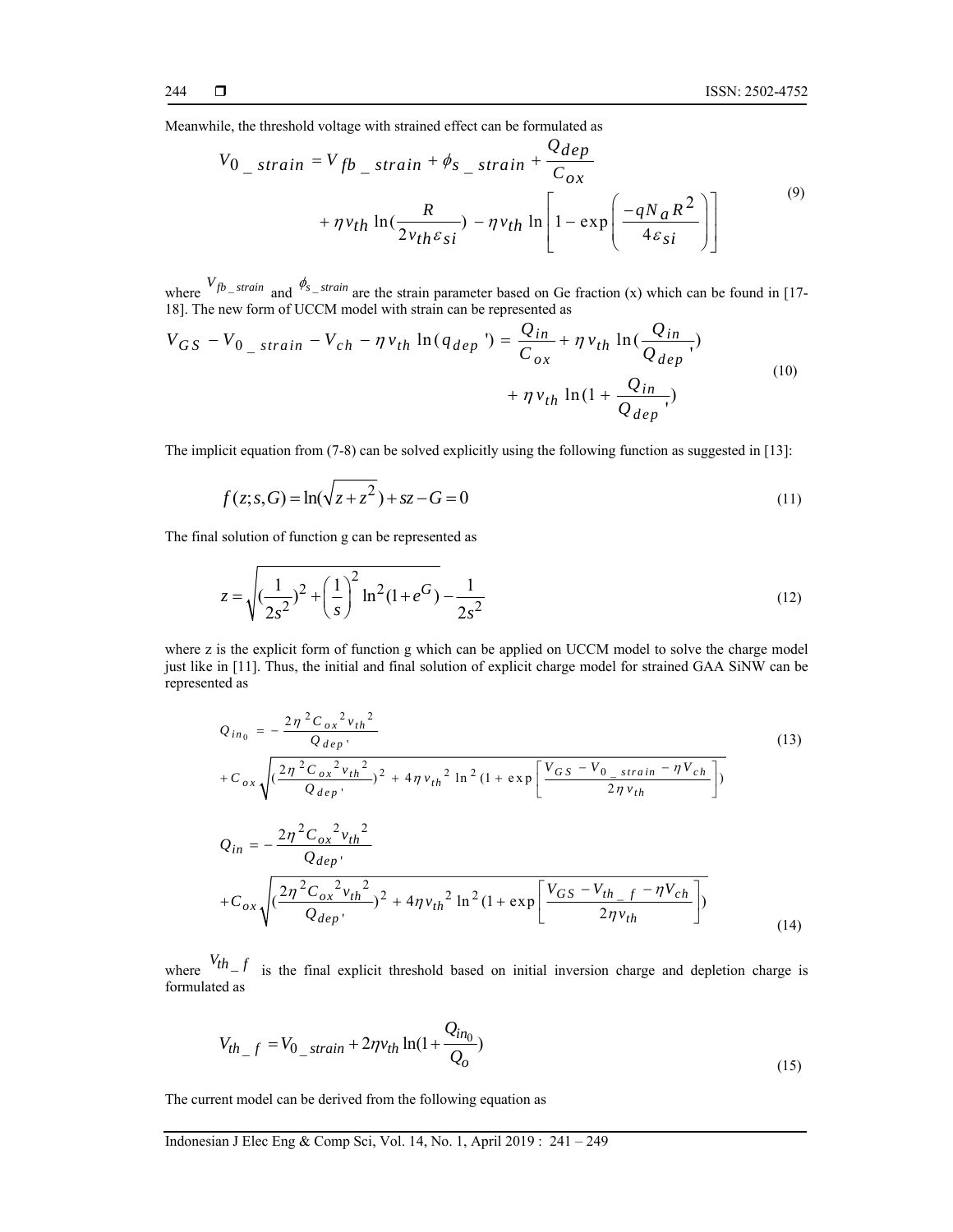$$
I_{DS}dy = \mu 2\pi R q_{in}.dV_{ch}
$$
\n<sup>(16)</sup>

where  $\mu$  is the mobility for the electron or hole, R is the radius of the channel, and  $V_{ch}$  is the fermi potential which varies from source to drain along the channel. By solving the equation (15), the final drain current model is simplified as

$$
I_{DS} = \mu \frac{2 \pi R}{L_G} \left[ 2 v_{th} (Q_{ins} - Q_{ind}) + \frac{1}{2 C_{ox}} (Q_{ins}^2 - Q_{ind}^2) \right] + \mu \frac{2 \pi R}{L_G} \left[ v_{th} Q_{dep} \ln(\frac{Q_{ind} + Q_{dep}}{Q_{ins} + Q_{dep}}) \right]
$$

(17)

# **3. RESULTS AND ANALYSIS**

Figure 2 shows the comparison results of current-gate voltage (ID-VG) graph between the implicit model in (7) and proposed model in (13) which have been solved explicitly for unstrained GAA SiNW. The proposed model is considerably valid because both models indicate similar trends as can be seen in Figure 2(a) and Figure 2(b). The proposed model is then extended for strain application at the channel area of GAA SiNW.



Figure 2. I<sub>DS</sub>-V<sub>GS</sub> characteristic of implicit and explicit of GAA SiNW with  $Q_f = 3 \times 10^{10}$  cm<sup>-2</sup> (x=0) (a) Linear scale (b) Log scale

*Compact Modeling of Strained GAA SiNW (Fatimah K. A Hamid)*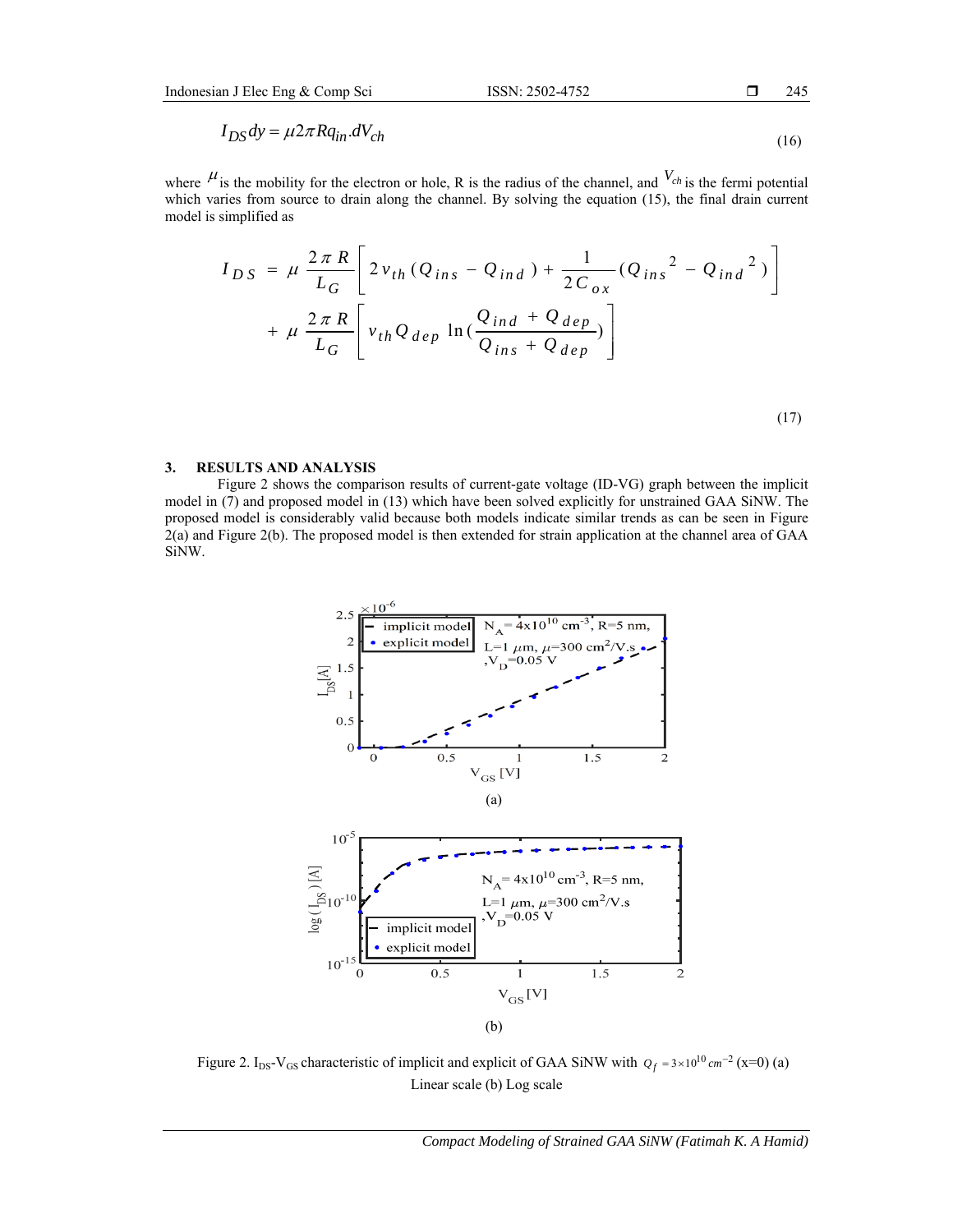Another validation method is performed to identify the compatibility of strain in the proposed model (equation (14)). Figure 3 indicates that the I-V curves of both model and simulator agreed well (using Ge fraction,  $x=0.4$ ). The significant outcomes prove that the model is applicable for strain device.



Figure 3. I<sub>DS</sub>-V<sub>GS</sub> characteristic of explicit model and simulator for strained GAA SiNW  $(N_A = 5 \times 10 cm^{-3}, t_{ox} = 2 nm, L = 1 \mu m, V_D = 1 V)$ 

The dependence of Id-Vg on strain is presented in Figure 4. The results indicate that the current is increased significantly as the strain levels are varied from  $x=0$  to  $x=0.4$ . The current increment is almost doubled compared to the unstrained device. Other than that, with the strain application, the threshold voltage also shows a great improvement when operating voltage is reduced by  $~40$  % even without a further downscaling on its dimension. The trend of the on current and threshold changes align with reported data from [17-18,20]. From these findings, device performance is significantly improved with strain application.



Figure 4. IDS-VGS characteristic of strained GAA SiNW for different strain level  $(N_A = 5 \times 10^{10} cm^{-3}, t_{ox} = 2 nm, L = 1 \mu m, V_D = 1 V)$ 

The current increment due to strain can be justified using charge density of electrons. Charge density dependence on the strain can be observed in Figure 5 with different levels of body doping. The concentration of carriers is increased by 30 % as the strain level is increased from  $2.7 \times 10^{-6} C/cm^{-2}$  to  $3.5 \times 10^{-6} C/cm^{-2}$ , as shown in Figure 5(a) for undoped body. This increment will lead to current  $3.5 \times 10^{-6} C/cm^{-2}$ , as shown in Figure 5(a) for undoped body. This increment will lead to current enhancement and improve the switching speed improvement of the device. Meanwhile, when the channel was doped with  $1 \times 10^{1$ was doped with  $1 \times 10^{-6}$  *cm* <sup>2</sup>, the carriers reduced from  $2.8 \times 10^{-6}$  *C/cm* <sup>2</sup> Figure 5(a) to  $2.2 \times 10^{-6}$  *C/cm*<sup>-2</sup> Figure 5(b) at x=0. However, the lost carriers compensated by the strain(x=0.4).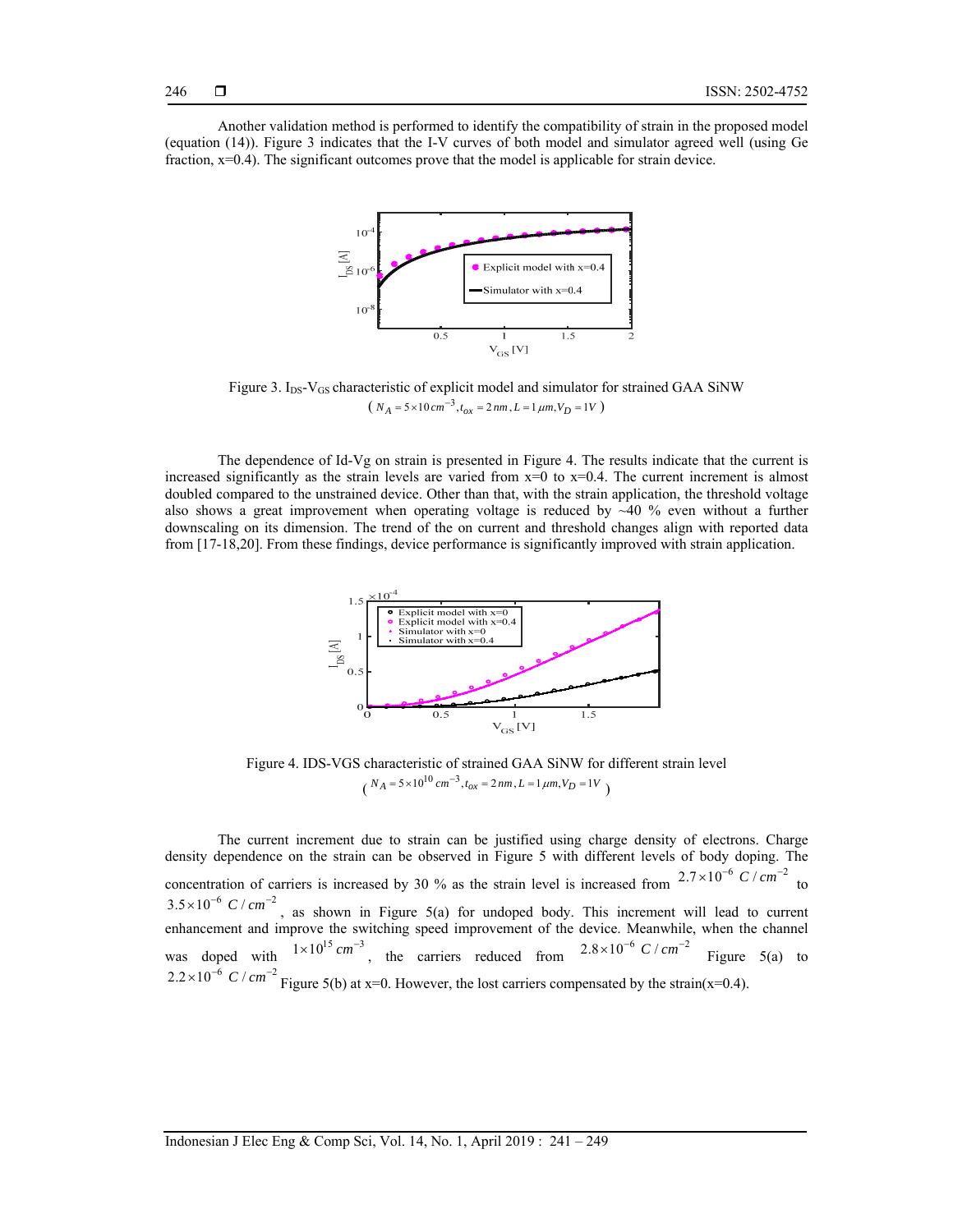

Figure 5.  $Q<sub>in</sub> - V<sub>GS</sub>$  characteristics of strained GAA SiNW for different strain at (a)undoped body (b) doped body  $(N_A = 2 \times 10^{15} \text{ cm}^{-3}, t_{ox} = 2 \text{ nm}, L = 1 \mu \text{m}, V_D = 0.6 V)$ 

#### **4. CONCLUSION**

In this work, compact modeling of strained GAA SiNW is presented and the results are compared to the unstrained device. The compact model technique has been extended for strain application resulting in better electrical properties compared to conventional GAA SiNW. The proposed model has been verified with the numerical model and 3D simulator data. By inducing strain in the channel area, the electrical properties of the device have improved significantly including on current, threshold voltage, and charge carrier density. The on current is doubled up compared to the unstrained channel. In addition, threshold voltage was reduced by 40 % depending on the Ge fraction. Besides, the inversion charges were also affected by the strained effect due to the carrier density enhancement with the increment of 30 %.

# **ACKNOWLEDGEMENTS**

The authors would like to appreciate the financial support from Ministry of Higher Education (MOHE) under the Fundamental Research Grant Scheme (FRGS) vot no 1535. Also thanks to the Research Management Centre (RMC) of Universiti Tun Hussein Onn Malaysia (UTHM) and Universiti Teknologi Malaysia (UTM) for providing outstanding research environment and facilities to make this work is possible.

## **REFERENCES**

- [1] C. P. Auth and J. D. Plummer, "Scaling theory for cylindrical, fully-depleted, surrounding-gate MOSFET's," IEEE Electron Device Lett., vol. 18, no. 2, pp. 74–76, 1997.
- [2] D. Jimenez, B. Iníguez, J. Sune, L. F. Marsal, J. Pallares, J. Roig, and D. Flores, "Continuous analytic I-V model for surrounding-gate MOSFETs," IEEE Electron Device Lett., vol. 25, no. 8, pp. 571–573, 2004.
- [3] B. Yu, W.Y. Lu, H. Lu, and Y. Taur, "Analytic Charge Model for Surrounding-Gate MOSFETs," IEEE Trans. Electron Devices, vol. 54, no. 3, pp. 492–496, 2007.
- [4] N. K. Cho, S. H. Choi, N. H. Kim, S. H. Kim, and Y. S. Yu, "Continuous analytic current-voltage (I-V) model for long-channel doped surrounding-gate MOSFETs (SGMOSFETs)," in Proceedings - 2008 International Conference on Advanced Technologies for Communications, ATC 2008, Held in Conjunction with REV Meeting, 2008, pp. 315–318.
- [5] J. He, Y. Tao, F. Liu, J. Feng, and S. Yang, "Analytic channel potential solution to the undoped surrounding-gate MOSFETs," Solid. State. Electron., vol. 51, no. 5, pp. 802–805, 2007.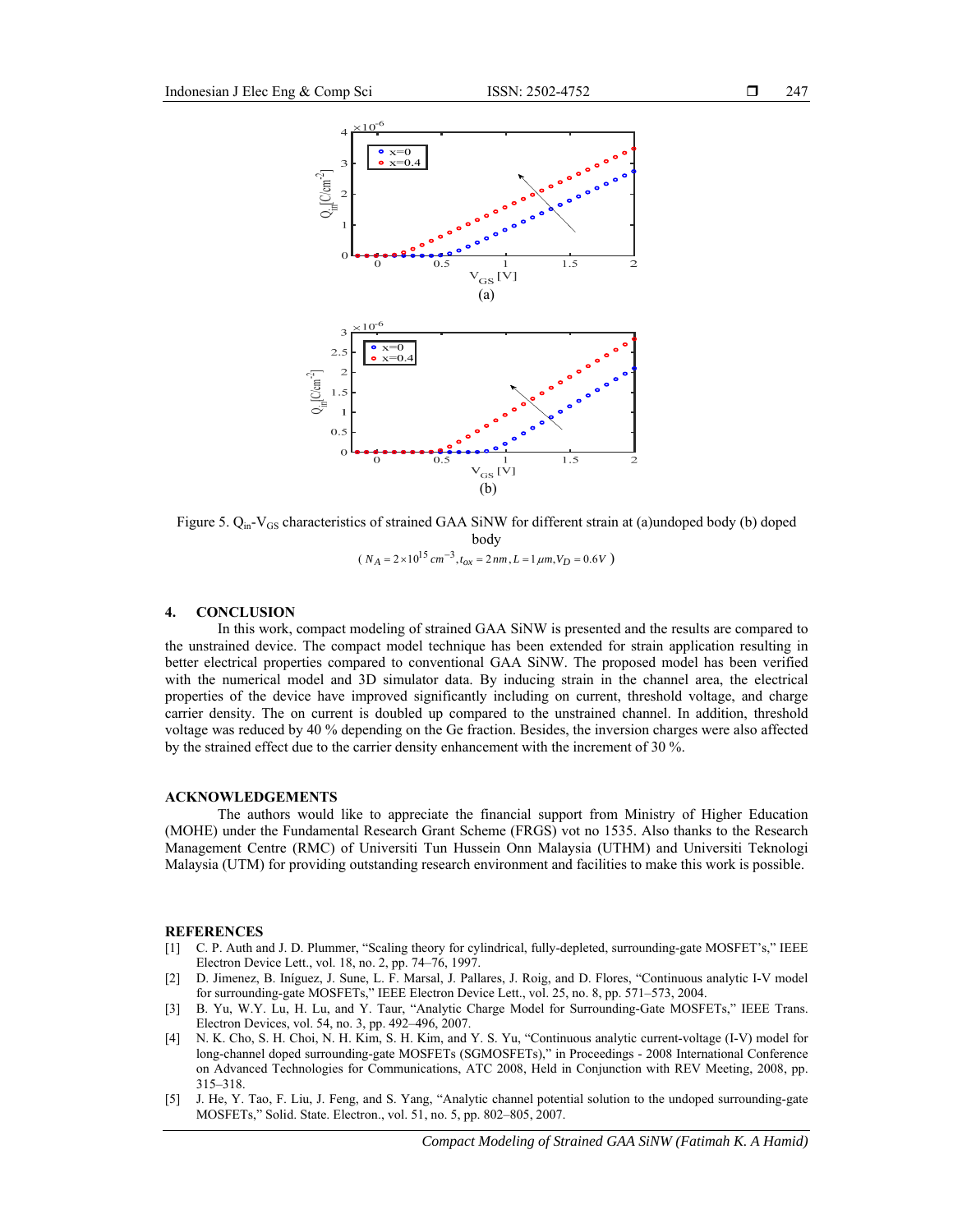- [6] J. He, X. Zhang, G. Zhang, M. Chan, and Y. Wang, "A carrier-based analytic DCIV model for long channel undoped cylindrical surrounding-gate MOSFETs," Solid. State. Electron., vol. 50, no. 3, pp. 416–421, 2006.
- [7] J. He, J. Zhang, L. Zhang, C. Ma, and M. Chan, "A surface potential-based non-charge-sheet core model for undoped surrounding-gate MOSFETs," J. Semicond., vol. 30, no. 2, 2009.
- [8] J. B. Roldan, F.Gamiz, F. Jiménez-Molinos, C. Sampedro, A. Godoy, F. J.García-Ruiz and N. Rodriguez, "An analytical I-V model for surrounding-gate transistors that includes quantum and velocity overshoot effects," IEEE Trans. Electron Devices, vol. 57, no. 11, pp. 2925–2933, 2010.
- [9] T. K. Chiang, "A compact, analytical two-dimensional threshold voltage model for cylindrical, fully-depleted, surrounding-gate(SG) MOSFETs," in 2005 IEEE Conference on Electron Devices and Solid-State Circuits, EDSSC, 2006, pp. 547–550.
- [10] S. F. Transistors, Y. S. Yu, N. Cho, S. W. Hwang, and D. Ahn, "Implicit Continuous Current Voltage Model for Implicit Continuous Current – Voltage Model for Surrounding-Gate Metal – Oxide – Semiconductor Field-Effect Transistors Including Interface Traps," vol. 58, no. August 2016, pp. 2520–2524, 2011.
- [11] B. Iniguez, D. Jimenez, J. Roig, H. A. Hamid, L. F. Marsal, and J. Pallares, "Explicit continuous model for longchannel undoped surrounding gate MOSFETs," IEEE Trans. Electron Devices, vol. 52, no. 8, pp. 1868–1873, 2005.
- [12] Y. S. Yu, N. Cho, J. H. Oh, S. W. Hwang, and D. Ahn, "Explicit Continuous Current–Voltage (I-V) Models for Fully-Depleted Surrounding-Gate MOSFETs (SGMOSFETs) with a Finite Doping Body," Journal of nanoscience and nanotechnology, vol. 10, no. 5, pp. 3316–3320, 2010.
- [13] B. Yu, H. Lu, M. Liu, and Y. Taur, "Explicit continuous models for double-gate and surrounding-gate MOSFETs," IEEE Trans. Electron Devices, vol. 54, no. 10, pp. 2715–2722, 2007.
- [14] F. Liu, J. Zhang, F. He, F. Liu, L. Zhang, and M. Chan, "A charge-based compact model for predicting the currentvoltage and capacitance-voltage characteristics of heavily doped cylindrical surrounding-gate MOSFETs," Solid. State. Electron., vol. 53, no. 1, pp. 49–53, 2009.
- [15] A.Tsormpatzoglou, D.H.Tassis, C.A.Dimitriadis, G.Ghibaudo, G.Pananakakis, R.Clerc, and A. Tsormpatzoglou, "A compact drain current model of short-channel cylindrical gate-all-around MOSFETs," Semiconductor Science and Technology, vol. 24, no. 7, pp.75017, 2009.
- [16] B. Smaani, S. Latreche, and B. Iniguez, "Compact drain-current model for undoped cylindrical surrounding-gate metal-oxide-semiconductor field effect transistors including short channel effects," Journal of Applied Physics, vol. 114, no. 22, 2013.
- [17] S. Mohammadi and A. Afzali-Kusha, "Drain current model for strained-Si/Si 1− x Ge x /strained-Si double-gate MOSFETs including quantum effects,"Semiconductor Science and Technology, vol.26, no.9, pp. 95022, 2011.
- [18] H. M. Nayfeh, C. W. Leitz, A. J. Pitera, E. A. Fitzgerald, J. L. Hoyt, and D. A. Antoniadis, "Influence of high channel doping on the inversion layer electron mobility in strained silicon n-MOSFETs," IEEE Electron Device Lett., vol. 24, no. 4, pp. 248–250, 2003.
- [19] P.J. Chao, and Y. Li, Impact of geometry aspect ratio on 10-nm gate all-around silicon-germanium nanowire field effect transistors. In: Proceedings of the 14th IEEE International Conference on Nanotechnology, pp. 452–455, 2014.
- [20] T. V. Singh and M. J. Kumar, "Effect of the Ge mole fraction on the formation of a conduction path in cylindrical strained-silicon-on-SiGe MOSFETs." Superlattices and Microstructures, vol.44, no.1, pp79–85 ,2008.
- [21] Y.Jiang, N.Singh, , T.Y.Liow, W.Y. Loh, S.Balakumar, K.M.Hoe, C.H.Tung, V.Bliznetsov, S.C. Rustagi, G.Q. Lo, and D.S.H. Chan, "Ge-rich (70%) SiGe nanowire MOSFET fabricated using pattern-dependent Ge-condensation technique," IEEE Electron Device Letters 29.6, 595-598, 2008 .
- [22] Y. Zhang, Z. Li, C. Wang, and F. Liang, "Compact Analytical Threshold Voltage Model of Strained Gate-All-Around MOSFET Fabricated on Si 1-x Ge x Virtual Substrate." IEICE Transactions on Electronics, vol.99, no.2, pp.302-307,2016.
- [23] Y. Liu, and Z. Li, "An analytical threshold voltage model of strained surrounding-gate MOSFETs," Solid-State and Integrated Circuit Technology (ICSICT), 2012 IEEE 11th International Conference on. IEEE, 2012.

# **BIOGRAPHIES OF AUTHORS**



Fatimah Khairiah Abd Hamid received the B.S and M.S. degrees in electronic engineering from Universiti Teknologi Malaysia (UTM) in 2011 and 2013, respectively. She is currently working toward the PH.D degree with the Department of Electrical Computer Engineering, Universiti Teknologi Malaysia. Her interests include silicon nanowire devices and various applications of micro- and nanodevices.